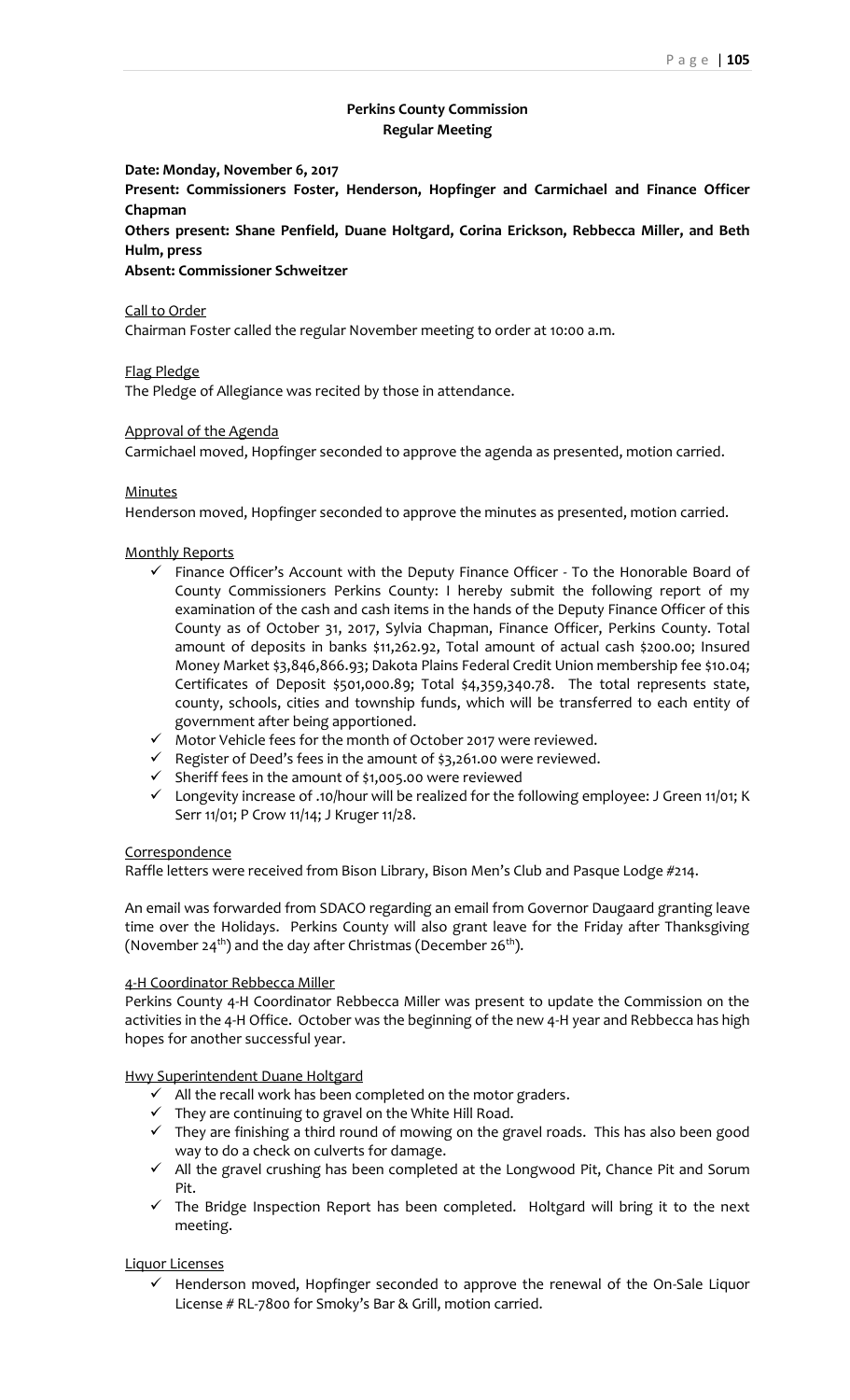✓ Carmichael moved, Hopfinger seconded to approve the renewal of the On-Sale Liquor License #RL-4306 for K-T, motion carried.

# Tax Deed

Finance Officer has filed tax deeds on behalf of Perkins County on four properties: Milwaukee Land Company 2<sup>nd</sup> Addn, Blk 34 Lot 5, City of Lemmon, Perkins County, South Dakota; Lemmon's 1st Addn Blk 10 Lot 4, City of Lemmon, Perkins County, South Dakota; Lemmon's 1<sup>st</sup> Addn Blk 10 Lot 10, City of Lemmon, Perkins County, South Dakota; Lemmon's 2<sup>nd</sup> Addn Blk 3 Lot 4, City of Lemmon, Perkins County, South Dakota.

Carmichael moved, Hopfinger seconded to approve the abatement of the 2010 thru 2016 taxes in the amount of \$746.64 on Lemmon's 1<sup>st</sup> Addn Blk 10 Lot 10, City of Lemmon, Perkins County, South Dakota, motion carried.

Hopfinger moved, Carmichael seconded to approve the abatement of the 2011 thru 2016 taxes in the amount of \$649.54 for Lemmon's 1<sup>st</sup> Addn Blk 10 Lot 4, City of Lemmon, Perkins County, South Dakota, motion carried.

Henderson moved, Hopfinger seconded to approve the abatement of the 2011 thru 2016 taxes in the amount of \$975.56 on Lemmon's 2<sup>nd</sup> Addn Blk 3 Lot 4, City of Lemmon, Perkins County, South Dakota, motion carried.

Carmichael moved, Hopfinger seconded to approve the abatement of the 2011 thru 2016 taxes in the amount of \$4,529.12 on Milwaukee Land Company's 2<sup>nd</sup> Addn Blk 34 Lot 5, City of Lemmon, Perkins County, South Dakota, motion carried.

Hopfinger moved, Carmichael seconded to declare the following real property as surplus property: Milwaukee Land Company  $2^{nd}$  Addn, Blk 34 Lot 5, City of Lemmon, Perkins County, South Dakota; Lemmon's 1<sup>st</sup> Addn Blk 10 Lot 4, City of Lemmon, Perkins County, South Dakota; Lemmon's 1<sup>st</sup> Addn Blk 10 Lot 10, City of Lemmon, Perkins County, South Dakota; Lemmon's 2<sup>nd</sup> Addn Blk 3 Lot 4, City of Lemmon, Perkins County, South Dakota, motion carried.

Chairman Foster appointed the following real property owners to appraise the property listed above: Mike Schweitzer, Brian Hopfinger, and Neil Pinnow.

Carmichael moved, Henderson seconded to set the Sale of Surplus Tax Deed Properties for 1:00 p.m. at the January 9, 2018 Regular Commission Meeting at the Perkins County Courthouse, motion carried.

#### DOE Corina Erickson

- $\checkmark$  DOE Corina Erickson would like to purchase a backup service from Vanguard. The original software is \$350. Henderson moved, Carmichael seconded to approve the purchase of the backup license and maintenance fees through 2018 and authorize Erickson as signatory on the license agreement, motion carried.
- ✓ Erickson would also like to purchase a Surface Pro Tablet for use in the field and update the front counter as you come in the office. The Commissioners visited her office to better understand the request. Erickson will get it ordered out of the current year budget.

#### Meeting Date

Carmichael moved, Henderson seconded to set the December Regular meeting on December 5, 2017 at 10:00 a.m. at the Perkins County Courthouse and a year end meeting on December 28, 2017 at 10:00 a.m. at the Perkins County Courthouse, motion carried.

### Claims

The following claims were presented and approved for payment, October payroll: 91,326.69; IRS, fica, 7,429.06; SD Retirement, retirement, 5,785.19; Delta Dental, insurance, 1,429.96; Medico Life, insurance, 131.04; Wellmark, insurance, 22,080.26; SDPEF, insurance, 99.00; HRA Reimbursements, 2,466.43; A&B Business, supplies, 154.34; Bison Courier, publishing, 166.89; Bison Grain, fuel, 8,577.60; Bison Implement, supplies/repairs, 1,863.28; Bootz & Tire, repairs, 220.00; Burleigh County Sheriff's Dept, supplies, 43.00; Butler Machinery, repairs/supplies, 3,204.80; CAVA,